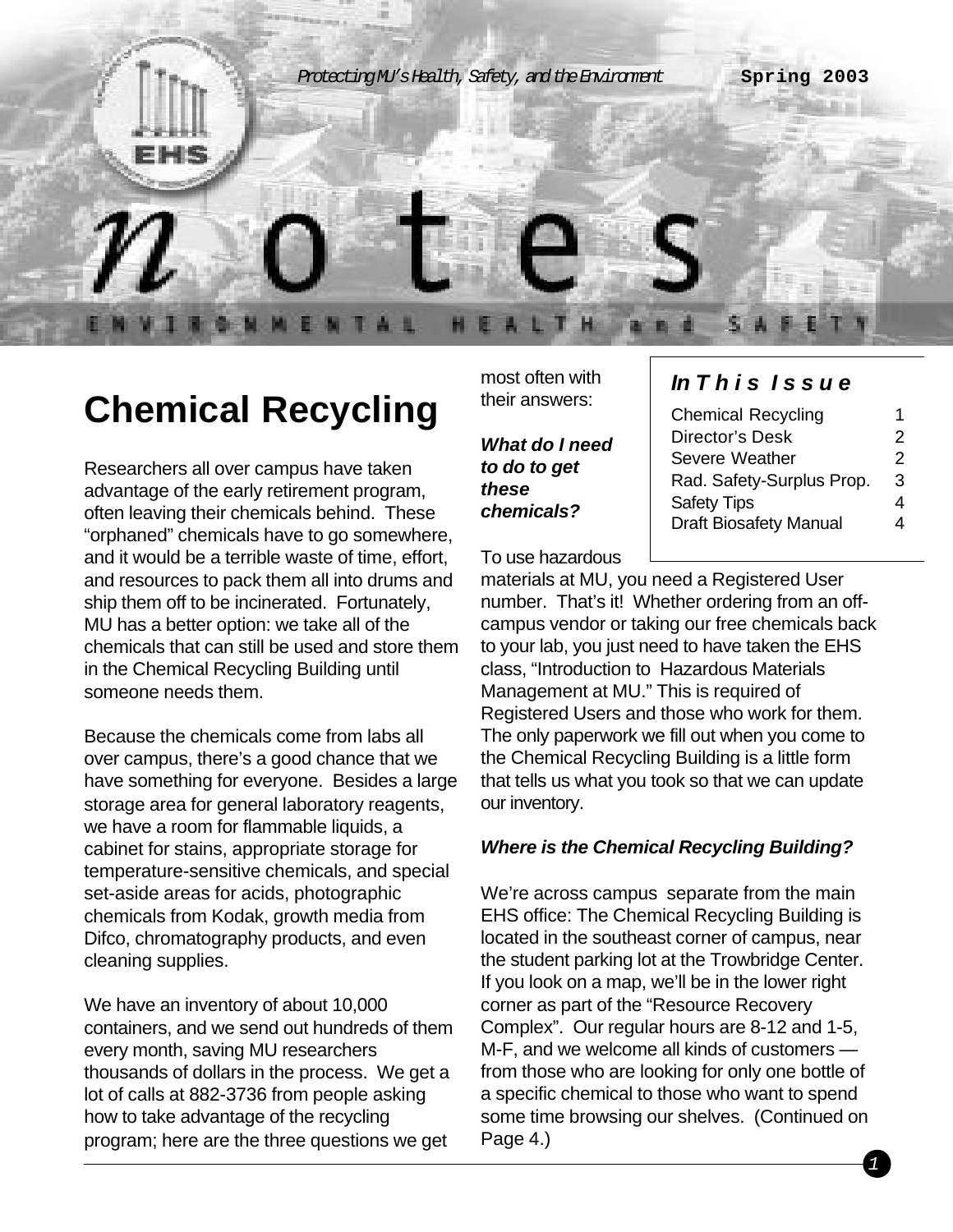# *Director's Desk*

### **Pedestrian Safety**

Timing is everything.

We all learned pedestrian safety rules when growing up: cross only at cross walks, no jaywalking, look both ways before you cross, pedestrians have the right of way in cross walks, and so on. Isn't this an exciting issue?

In November, the Campus Safety Committee held a meeting focusing on pedestrian safety and 75 people showed up! There was a front page newspaper article, and coverage by radio and television. Why this interest? I can point to a few contributing factors, such as a high profile accident and interest by several influential members of the campus community; however, the level of interest still astonished me.

What came out of the Campus Safety Committee meeting? The biggest accomplishment is that we had all the major players in one room talking about pedestrian safety for the first time in quite awhile. These players included MU Police, Parking, Campus Facilities, MU administrators, representatives of the City, and EHS. We reviewed some statistics and the high hazard areas around campus became apparent fairly quickly. Although there was little new information, all found it very helpful to review the various responsibilities and activities of each department. Each of us came away with additional steps we could take to improve pedestrian safety.

The basic challenge is that we have 40,000 people visiting campus each day. Each of these persons is a pedestrian at some point, and most drive cars, too. Engineering solutions such as stop lights, stop signs, cross walks, pedestrian bridges, and closed roads can be helpful, but good judgment and safe behavior by drivers and pedestrians will always be essential. Please do your part.

*Peter Ashbrook*

### **Prepare Now for Severe Weather Events**

**Tornado!** The very word strikes fear in many people. Tornadoes are extremely dangerous. However, by being prepared and knowing tornado safety rules, lives can be saved and injuries prevented. To help the public prepare for tornado situations, the National Weather Service (NWS) has adopted a **Watch** and **Warning** program. **Tornado Watch:** This means that conditions are favorable for tornado development. This is the time to prepare. Keep alert by listening to NOAA Weather Radio or the commercial media for the latest weather information. **Tornado Warning:** This means a tornado has been sighted or indicated by radar. People in the path of the storm must take immediate life saving action.

Those of you who have purchased weather radios are probably aware that these radios may issue a lot of alerts for counties somewhat distant from Boone County. To avoid receiving unwanted alerts, you can purchase a weather radio from General Stores with Specific Area Message Encoding (SAME) technology, which filters out all alerts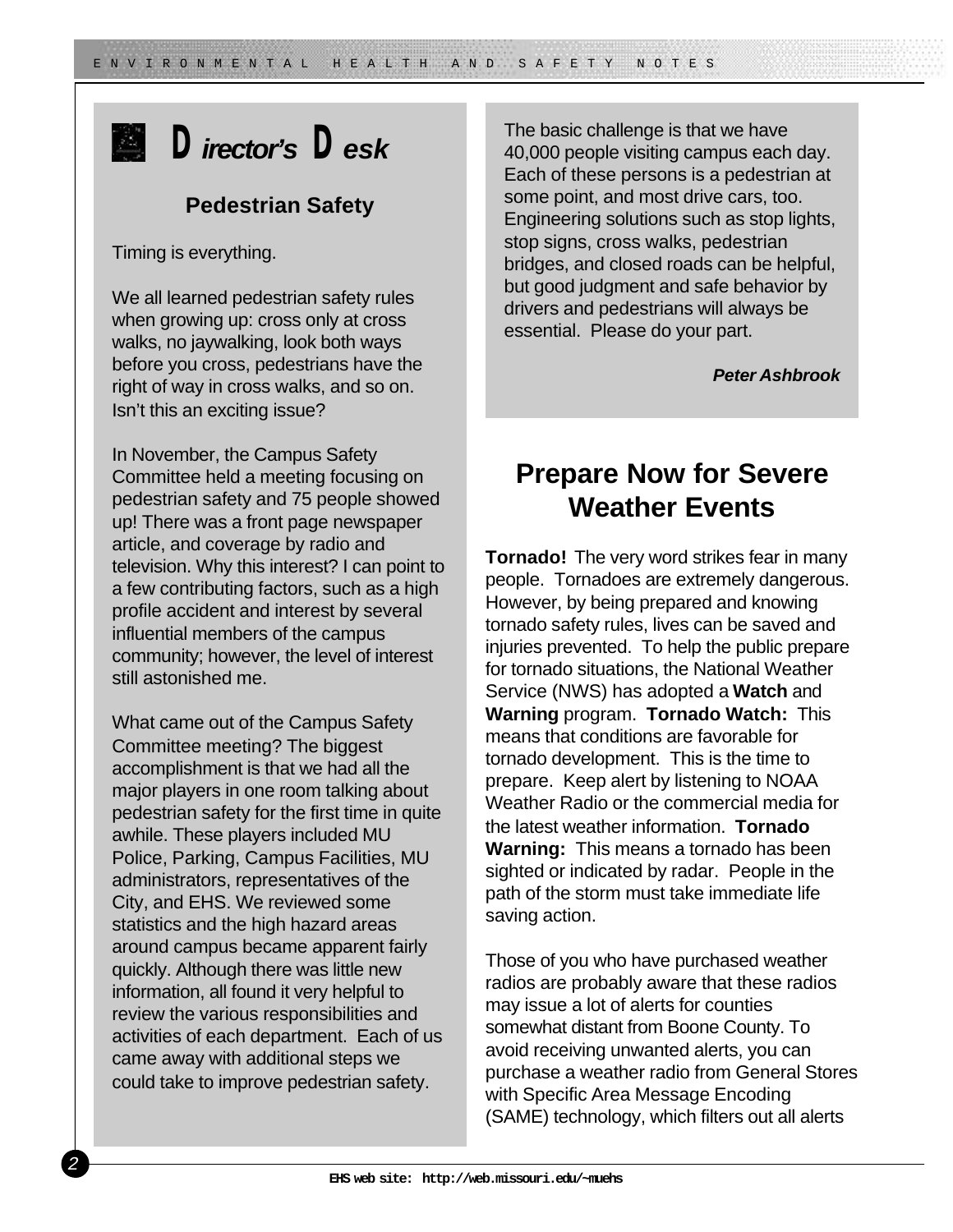except those that apply to the specific county(ies) which you have programmed the radio to receive.

Each year the Columbia area is subjected to a number of severe weather events. To help prepare for theses situations, the state holds an annual severe weather drill. All Building Coordinators are notified and urged to participate. The most notable feedback EHS has received following past drills has been the fact that many people had trouble hearing the warning sirens inside their building. However, the warning sirens are designed to alert people who are outdoors, not those who are indoors. The outdoor warning sirens will be sounded as only one part of the local warning network. The sirens are used only as an attention getting device with no way to determine whether the sirens are sounding because of a chemical hazard, weather emergency, or whatever. Specific information regarding the actual nature of the emergency will be broadcast by the local media. KFRU 1400 AM Radio serves as the local emergency broadcast station with a direct link from the City/County Emergency Operation Center (EOC). No "All Clear" signal will be sounded; sirens are used only for warning. This must be made clear to all occupants of your building.

#### *Other tornado myths and FAQ:*

*Myth:* Areas near rivers, lakes, and mountains are safe from tornadoes.

*Fact:* No place is safe from tornadoes. *Myth:* Low pressure associated with a tornado causes buildings to "explode" as the tornado passes overhead.

*Fact:* Violent winds and debris slamming into buildings cause most structural damage. *Myth:* Windows should be opened before a tornado to equalize pressure and minimize damage.

*Fact:* Opening window **allows** damaging winds to enter the structure. Leave windows

#### alone.

SPECIAL TEMPLATE ISSUE SPECIAL TEMPLATE ISSUE SPRING 2001 AND LOCAL TEMPLATE ISSUE SPRING 2001 AND LOCAL TEMPL

Generally the responsibility lies with the Building Coordinator/Emergency Coordinator to develop and implement an emergency action plan (EAP), assure that all employees have been notified of the emergency, and taking a head count at the designated assembly point(s) if evacuation is needed. If you desire assistance with emergency planning, please refer to our website at:: www.missouri.edu/~muehs

*David Dorth,* Safety Coordinator

## **Radiation Safety and Surplus Property**

Just a quick reminder for everyone that if your laboratory is going to be sending equipment to surplus (i.e. refrigerators, freezers, incubators, centrifuges) and these items have been used for storage of or use with radioactive isotopes the Radiation Safety Office needs to be notified. We will conduct a complete survey to assure the equipment is not contaminated prior to leaving the lab. We will at that time remove any rad labeling from the equipment. Also, please remember that labeled equipment must not be moved into hallways without a survey and after labeling has been removed.

This notification is also necessary if you are going to send equipment out for repairs. We will once again conduct a survey, remove labeling and provide the repair shop with documentation that the equipment is free from contamination.

If you have any questions regarding these matters, please do not hesitate to contact the Radiation Safety Office at 882-7221.

*David Burgess,* Health Physicist